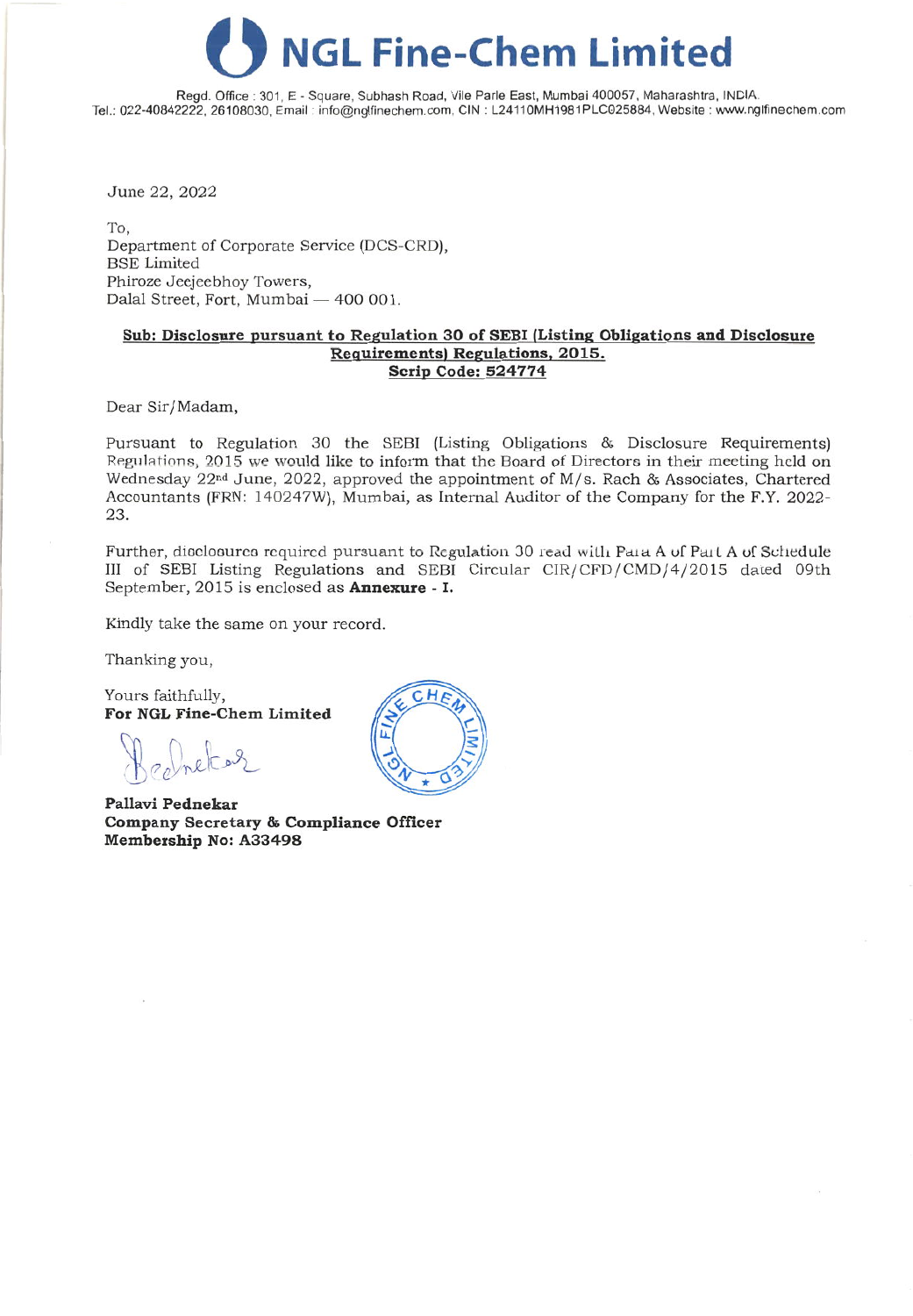# **o NGL Fine-Chem Limited**

Regd. Office: 301, E - Square, Subhash Road, Vile Parle East, Mumbai 400057, Maharashtra, INDIA. Tel.: 022-40842222, 26108030, Email: info@nglfinechem.com, CIN : L24110MH1981PLC025884, Website: www.nglfinechem.com

### **Annexure -** I

### **Disclosures under Regulation 30 of SEBI (Listing Obligations and Disclosures Requirements) Regulations, 2015 and SEBI Circular CIR/CFD/CMD/4/2015 dated 09th September, 2015.**

| Sr. No. | <b>Particulars</b>                                                               | <b>Details</b>                                                                                                                                                                                                                                                                                                                                                                                                                                                                                                                                                                                                                                                                                                                                                                                                                                          |
|---------|----------------------------------------------------------------------------------|---------------------------------------------------------------------------------------------------------------------------------------------------------------------------------------------------------------------------------------------------------------------------------------------------------------------------------------------------------------------------------------------------------------------------------------------------------------------------------------------------------------------------------------------------------------------------------------------------------------------------------------------------------------------------------------------------------------------------------------------------------------------------------------------------------------------------------------------------------|
| 1.      | Name and Address of Internal Auditor                                             | M/s. Rach and Associates                                                                                                                                                                                                                                                                                                                                                                                                                                                                                                                                                                                                                                                                                                                                                                                                                                |
|         |                                                                                  | Add: 12/A Khatau Building,<br>A.D. Modi Marg, Opp. BSE<br>Building,<br>Fort,<br>Mumbai<br>400001.                                                                                                                                                                                                                                                                                                                                                                                                                                                                                                                                                                                                                                                                                                                                                       |
| 2.      | Reason for Change viz., appointment, resignation,<br>removal, death or otherwise | Appointment                                                                                                                                                                                                                                                                                                                                                                                                                                                                                                                                                                                                                                                                                                                                                                                                                                             |
| 3.      | Date of Appointment / Cessation and term of<br>appointment                       | Wednesday 22nd June, 2022.                                                                                                                                                                                                                                                                                                                                                                                                                                                                                                                                                                                                                                                                                                                                                                                                                              |
|         |                                                                                  | Conducting<br>For<br>Internal<br>Audit of the Company for the<br>Financial Year 2022-23                                                                                                                                                                                                                                                                                                                                                                                                                                                                                                                                                                                                                                                                                                                                                                 |
| 4.      | <b>Brief Profile</b>                                                             | Mr. Milind Rach, Founder of<br>Rach and Associates is a<br>Chartered Accountant who<br>has studied under the able<br>guidance of CA Mahesh C.<br>Mathur. He has worked with<br>Financial<br>Citigroup<br>in<br>Planning and Analysis team<br>and also with Morgan Stanley<br>in Product Control team. His<br>varied experience includes<br>working with Grant Thornton<br>in Business Risk Services and<br>in Novartis, where he has<br>worked in Internal Audit<br>Department.<br>His<br>experience<br>includes<br>implementation of Standard<br>Operating Procedures (SOP),<br>Internal<br>audit,<br>Sarbanes<br>Oxley<br>Compliance,<br>Tax<br>Litigation and Finalization of<br>Accounts. He has attended<br>in-house<br>trainings<br>on<br>business processes such as<br>procurement, sales, payroll<br>financial<br>and<br>statement<br>closures. |